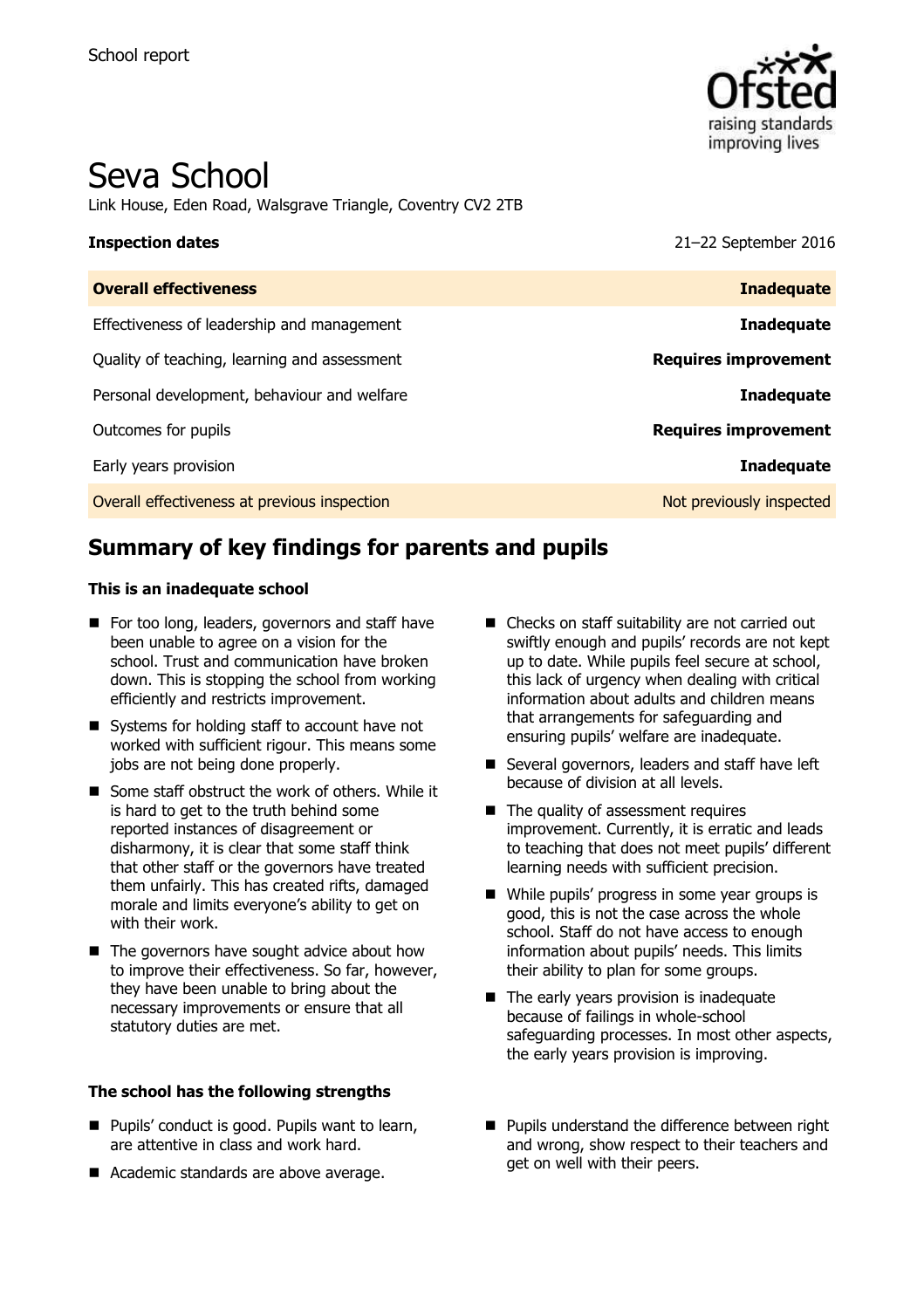

# **Full report**

In accordance with section 44(1) of the Education Act 2005, Her Majesty's Chief Inspector is of the opinion that this school requires special measures because it is failing to give its pupils an acceptable standard of education and the persons responsible for leading, managing or governing the school are not demonstrating the capacity to secure the necessary improvement in the school.

### **What does the school need to do to improve further?**

- Urgently improve leadership, management and governance by:
	- resolving the misunderstanding, misplaced priorities and lack of trust that exist between leaders, governors and staff
	- improving communication and cooperation across the school community
	- agreeing upon a permanent leadership structure
	- ensuring that roles and responsibilities of governors, leaders and staff are clearly understood and that no one exceeds their authority or neglects their duties
	- making sure that systems for managing staff performance are sufficiently rigorous and applied with fairness and consistency
	- ensuring that the requirement to publish information about how the school meets its public sector equality duty is published on the school's website.
- An external review of governance should be undertaken in order to assess how this aspect of leadership and management may be improved.
- Make sure that all statutory safeguarding requirements are met in order to ensure pupils' safety and welfare across the whole school by:
	- urgently carrying out all the required checks on staff
	- making sure that pupils' school records, including admissions, medical information, academic performance and home contact details, are kept up to date and accessible to the right people at the right time
	- making sure that all staff understand their duty of care to safeguard pupils and do not obstruct this vital aspect of the school's work.
- Improve the quality of teaching, learning and assessment across the curriculum so that all groups of pupils, especially the most able and those who have special educational needs and/or disabilities, make the best possible progress, by:
	- implementing consistent, reliable and effective assessment procedures in all year groups, including the early years
	- making sure that staff have access to regular training and feedback about the quality of their work.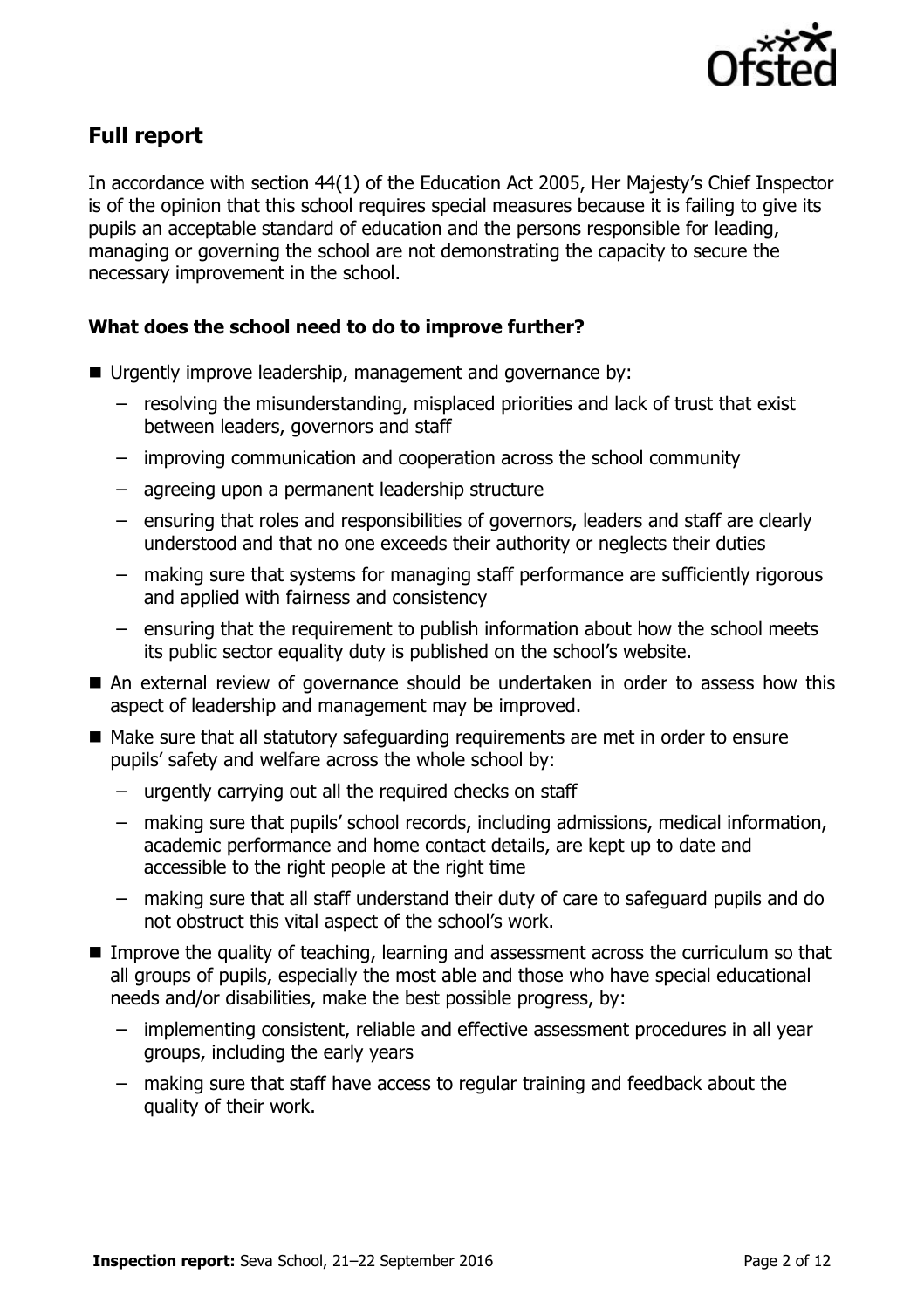

# **Inspection judgements**

#### **Effectiveness of leadership and management Inadequate**

- The leaders and governors have been unable to agree on how the school should be run. This has led to disharmony and division across the whole school community, which has damaged morale, ruined team spirit and derailed school improvement plans.
- Over the past 12 months, several different school leaders have come and gone, some at short notice. It is hard to know the exact cause of all the disagreements or reasons for leaving. It is clear, however, that among the current staff and parent body, there are many strongly held feelings and split loyalties. Some think the school is now doing much better after a difficult year, while others are critical and believe the school is in decline. Current leaders, new in post, are trying to pick up the pieces of this difficult situation that they have inherited.
- Some staff obstruct the work of others. Others just want to 'keep their heads down' and get on with their jobs. In all cases, systems for checking on the work of teachers, teaching assistants and administrative staff are ineffective. Performance management systems are embryonic and have not been fully implemented. Consequently, staff have not received consistent and constructive feedback or been held to account for the quality of their work. This has led to some staff doing what they want, rather than what they should. In the middle of this, critical information about staff and pupils has been overlooked, misplaced or not acted upon with necessary urgency.
- Some members of the school community and parent body believe that the curriculum is too narrow and that extreme religious views are being promoted at the school. The inspection found no evidence of this. In fact, the curriculum on offer is broad and balanced, and clearly promotes British values. Religious education covers a wide range of faiths and pupils have numerous opportunities to consider and discuss the importance of fairness, democracy and respect for themselves and others. Daily prayers are spoken in Punjabi, but this is not compulsory and a moderate approach is taken when teaching about the Sikh faith. Some staff do wear Kirpans (ceremonial daggers) in school. Inspectors found that the school had drawn up guidelines and carried out risk assessments for this practice.
- Leaders have not published all the required information about how they ensure equality at the school. However, inspectors found that pupils do have equal access to all aspects of the curriculum.
- While the curriculum is suitably broad, the frequent changes of staff over the past year have led to significant variations in classroom practice. Support and training have been disrupted and record-keeping has been haphazard. Staff have received some training, such as that required under the 'Prevent' duty, but training connected with teaching and learning has not followed a coherent programme.
- **Pupil premium funds, the primary sports fund and the Year 7 catch-up premium are all** used in line with their intended purposes and are having a positive impact. The sport money pays for specialist teaching in school and to develop a 'game zone' at lunchtimes, when sports teachers come into school to work with pupils and staff. The playground facilities are still under development, so the 'game zone' has yet to get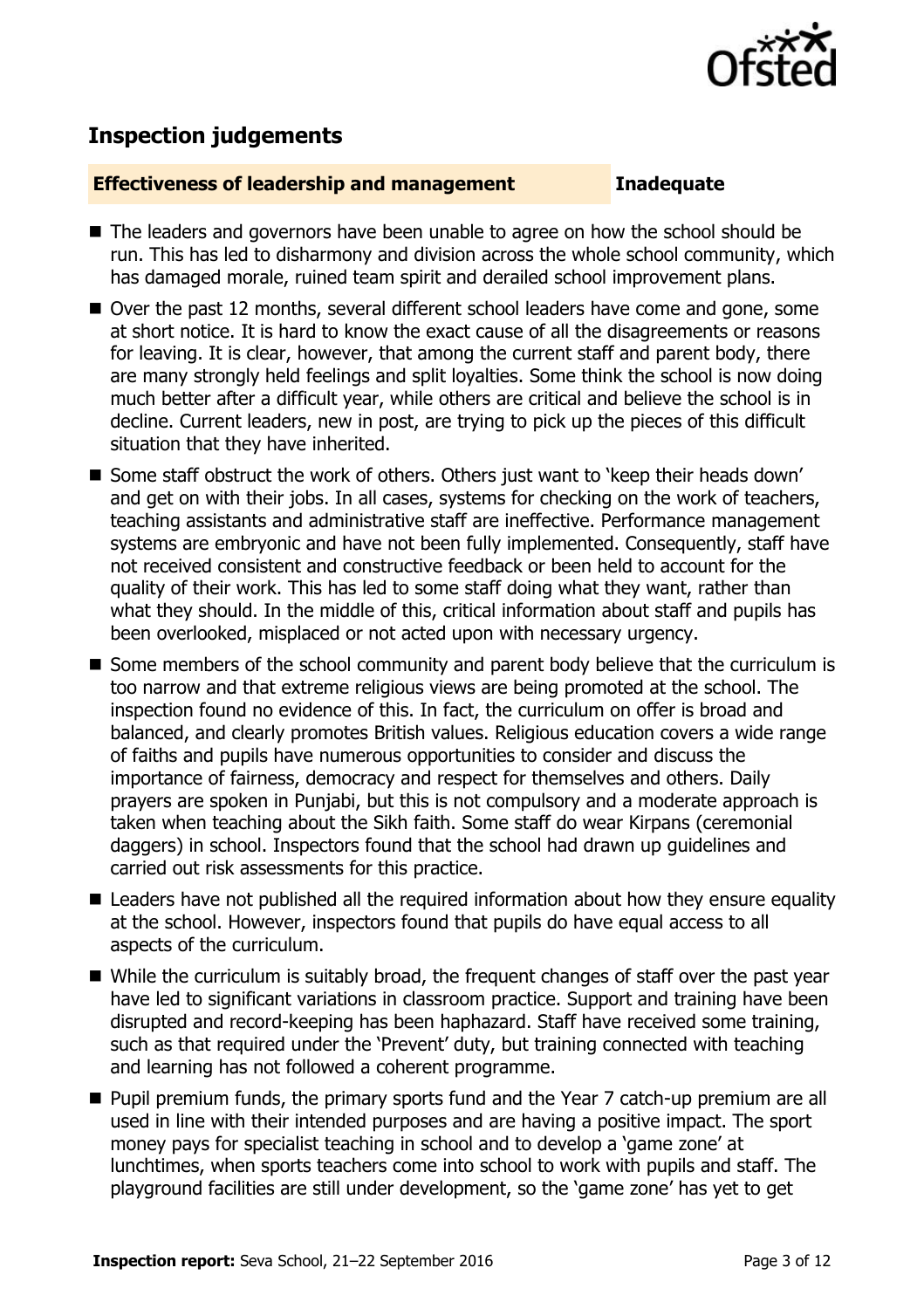

going. The school also funds transport to a local sports centre and organises regular swimming lessons. Leaders' analysis of how well the small number of disadvantaged pupils are doing is well organised and evaluative.

■ School leaders have sought external support and some of the advice received and recommendations made have been acted upon. But, once again, poor communication and the sudden and swift changes of key staff have hindered leaders' ability to drive the school forwards at an acceptable pace.

### **Governance of the school**

- $\blacksquare$  The governance of the school is ineffective.
- Governors have not been united in their views about how the school should be run. Some governors have been distrustful of others and their motives for being a governor. This caused a split in the governing body and led to some governors resigning.
- While these disagreements and in-fighting have been going on, governors have been distracted from their core purpose. They have been made aware, through an external review in spring 2016, of an urgent need to improve governance in order to provide organised strategic direction and fulfil all statutory duties. However, to date, they have been unable to bring about all the necessary improvements.
- Currently, governors have not ensured that all safeguarding requirements are met and, at the end of the summer term 2016, there was a complete breakdown of trust between the governing body and the school leadership. The executive principal was removed from her post and, at the time of this inspection, a permanent leadership structure had yet to be confirmed.

### **Safeguarding**

- The arrangements for safeguarding are not effective.
- **Poor communication and confusion about roles and responsibilities mean that staff and** pupils' records have not been updated in a timely manner. Some records about pupils have been left in cupboards or box files, so staff have not had access to key information about pupils' performance, contact details or needs. In addition, some staff personnel files are incomplete. While all of these matters could be resolved quite quickly, and current leaders are alert to the urgency of this, the uncooperative culture in the school is a huge hindrance. Some staff are distracted by divisions within the adult workforce and have forgotten that their first duty is to safeguard pupils. Weaknesses in accountability systems have allowed this to go unnoticed and unchecked.
- During this inspection, some staff reported that child-protection procedures had not been followed correctly. This inspection found no concrete evidence to support this allegation but the division in opinion about the matter is indicative of the divided loyalties and misplaced priorities at the school.
- On a day-to-day basis, pupils feel safe and secure at school and adults treat them with firm kindness and respect. First-aid procedures operate efficiently and pupils are taught how to keep themselves safe. During this inspection, pupils were seen learning about online safety and the risks associated with different situations. Pupils who spoke with inspectors could talk in an informed way about safety matters and how the school helps them to understand and avoid danger.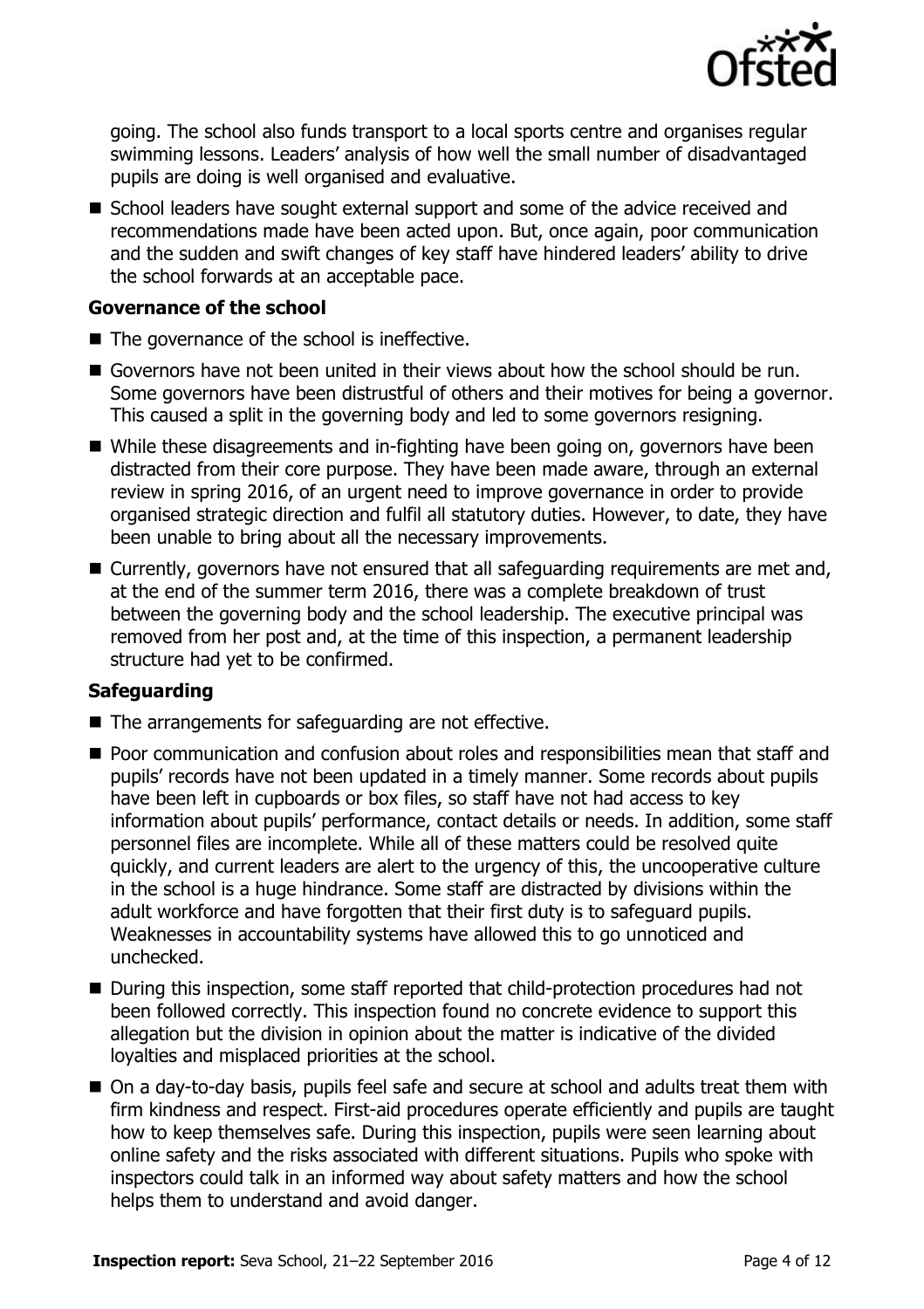

 Staff have been appropriately trained in the 'Prevent' duty and understand their responsibilities in recognising and reporting signs of radicalisation and extremism.

#### **Quality of teaching, learning and assessment Fig. 2.1 Requires improvement**

- Assessment across the school is erratic. Different systems operate in different parts of the school and school leaders are aware that improvements are needed. These weaknesses in assessment, coupled with the numerous changes of staff, have resulted in teaching that meets pupils' different needs with varying degrees of success.
- There is no weak teaching in the school, but training, advice and support for teachers have been piecemeal. In the absence of consistency and routine, teachers have done their best to give pupils the education they deserve. There is no doubt that, despite all the disagreement between the adults at school, pupils have been kept occupied and continued to work hard. Even so, some groups of pupils, notably the most able and those who have special educational needs and/or disabilities, are not making the progress that they should. This is because teachers are not sufficiently well informed about their needs and capabilities. On top of this, staff morale has dipped, which has led to above-average levels of absence and left some staff feeling overburdened by their workload and ill-prepared for the work expected from them. Several staff express optimism that things will get better but, in places, a sense of frustration, anxiety and resentment is palpable.
- Nevertheless, in some classes, teaching is very effective. During this inspection, numerous instances of well-pitched teaching were observed and, in all classes, pupils were attentive and engaged. Teaching gives particular attention to developing pupils' social skills, emotional well-being and sense of responsibility. In Year 4, for example, pupils were provided with some well-chosen pictures that prompted them to think carefully about the impact of their words and actions on others. Pupils responded with mature thoughtfulness and empathy. In another example, pupils considered the influence of the Ancient Greeks on democratic processes today. Pupils had plenty of opportunities to put forward their own ideas and took part in a well-reasoned debate as they considered the benefits of a fair society, the dangers of prejudice and the values that guide communities. The willingness of pupils to contribute ideas, their attentiveness to teachers, and their positive work ethic are typical features in all classrooms.
- Homework is an established routine in all year groups and parents and pupils report that the school sets 'a lot of homework'. Pupils' conscientious attitudes ensure that homework is usually completed on time and presented with care.

#### **Personal development, behaviour and welfare Inadequate**

### **Personal development and welfare**

- The school's work to promote pupils' personal development and welfare is inadequate.
- The whole-school failings in safeguarding, which stem from misunderstood priorities and poor communication, mean that, at the time of this inspection, school leaders had not done enough to ensure pupils' welfare and safety.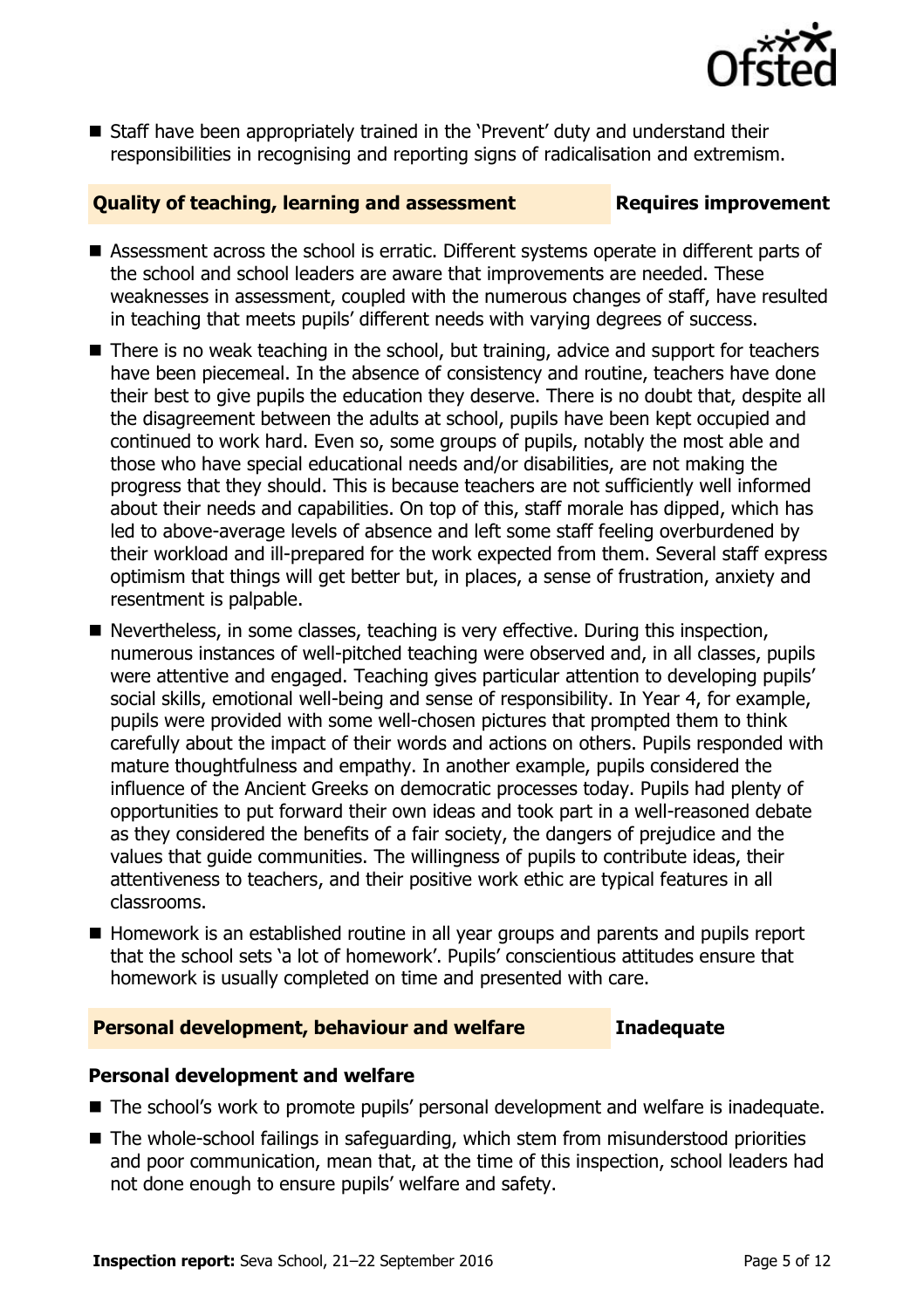

- A few parents expressed concern about the school's procedures for responding to accidents or upsets at school. As already stated, this inspection revealed some significant problems in the way the school handles key information about pupils. However, inspectors' checks on the school's behaviour records and procedures for responding to accidents found that these systems worked as they should. Any poor behaviour is followed up quickly and first-aid attention and communication with parents are recorded properly.
- **Pupils report that they feel safe at school. The school site is kept secure and bullying of** any sort is uncommon. Relationships between pupils of different ages and backgrounds are positive. In class, and on the playground, everyone mixes well and unkind behaviour rarely happens. When it does, it is challenged in a constructive way and stopped.
- **Pupils are articulate and interested learners. They show initiative in lessons, are keen** to do their best and want to succeed.

### **Behaviour**

- The behaviour of pupils is good.
- $\blacksquare$  In class, outside, and when moving about the school site, pupils' conduct is good. They are polite and respectful to adults and take heed of polite reminders from staff to stay to the left on the stairs or to adjust their school uniform if it is untidy. Pupils are calm and cheerful and get on well with one another.
- Attendance and other pupils' records are not updated promptly enough, but inspectors found no evidence that attendance levels were a cause for concern. Attendance at school is broadly in line with the national average and lateness or persistent absence are both rare.
- **Pupils work very hard in lessons and, when asked to take on specific responsibilities,** they do so with a strong sense of duty. In key stage 2, some pupils are part of the class 'job squad'. In key stage 3, class monitors and the head boy and girl step up to their duties with pride and enthusiasm. Across the school, pupils show that they understand the difference between right and wrong.
- $\blacksquare$  The school site is clean and tidy and pupils make the most of the temporary, and limited, playground space available.

#### **Outcomes for pupils Requires improvement**

- Academic standards at the school are above average, although progress rates vary. In some year groups, such as Year 5 and Year 8, progress rates in several subjects, including reading, writing, mathematics and science, are good. However, the numerous staff changes, and an inconsistent approach to checking on the progress of different groups of pupils, make it hard for school leaders and inspectors to get a complete view of progress across the school.
- What is clear, however, is that poor communication and shortcomings in whole-school assessment routines have restricted the availability of information about pupils. In some instances, staff did not know about the progress of pupils who have special educational needs and/or disabilities because they did not have access to the pupils'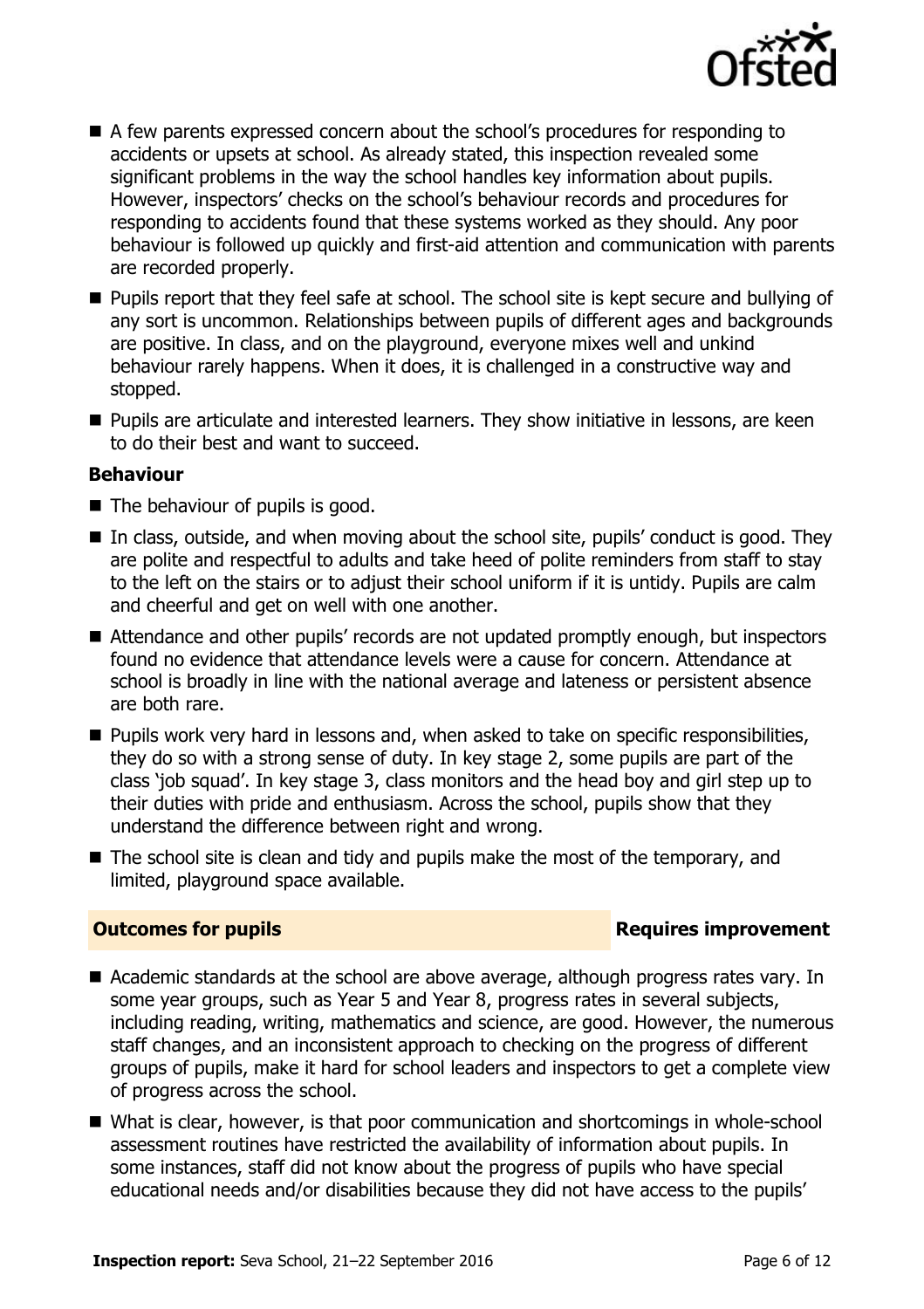

records. In other instances, some of the most able pupils tackled work at the same level as lower-ability pupils and marked time rather than racing ahead. Having said this, there are also instances of the very brightest pupils doing remarkably well. The problem at this school is that it is all rather hit or miss. In some classes, pupils make great strides forward due to very effective teaching; in other classes, progress is slower.

- Reading is taught with success. In the Year 1 letters and sounds screening check, the proportions of pupils reaching the expected standard have been above national figures each year since the school opened. Pupils who read to inspectors employed efficient reading skills and displayed an interest in books.
- $\blacksquare$  The only end-of-key-stage published data for the school is from key stage 1. This is because there are no pupils in Year 6 or Year 11. The end-of-Year-2 data shows that standards in reading, writing and mathematics were above average in 2015 and 2016. Work in books from across the school also indicates that pupils are acquiring and using literacy and numeracy skills in a number of different subjects, including history, geography, personal, social and health education and the creative arts.
- The numbers of disadvantaged pupils at the school are small but, by and large, these pupils do well given their different starting points.
- Overall academic standards do not give cause for significant concern and pupils move up into the next year group with sufficient knowledge and understanding to cope with the work ahead of them. However, progress for the most able and for pupils who have special educational needs and/or disabilities is slowed by inefficient assessment.

#### **Early years provision Inadequate**

- As whole-school safeguarding processes are inadequate, this pulls down the grade for the provision in the early years. In all other respects, the early years provision is not inadequate, although several aspects require improvement. Leaders have a wellinformed and accurate view about the improvements needed, which centre upon teaching, learning and assessment.
- $\blacksquare$  The most recent assessment information shows that about two thirds of children reached a good level of development at the end of the Reception Year, which is in line with national figures. While this is reasonable progress from their starting points and they are adequately prepared for key stage 1, the leader for early years recognises that the children could make stronger progress. To this end, she has reviewed and reorganised assessment systems with a view to making sure that activities are more closely aligned with children's specific needs and interests. Evidence gathered during this inspection indicates that she is on the right track with her plans.
- The majority of children start school with levels of knowledge and skill in line with those typical for their age. They adapt quickly to the school's routines and the adults who teach and care for them do so in a kindly, encouraging and attentive manner. Consequently, children come to enjoy school and appear happy, relaxed and secure when in class and at play.
- Children's behaviour is good. There are plenty of smiles and laughter as children enjoy one another's company and play and explore together. They also show the ability to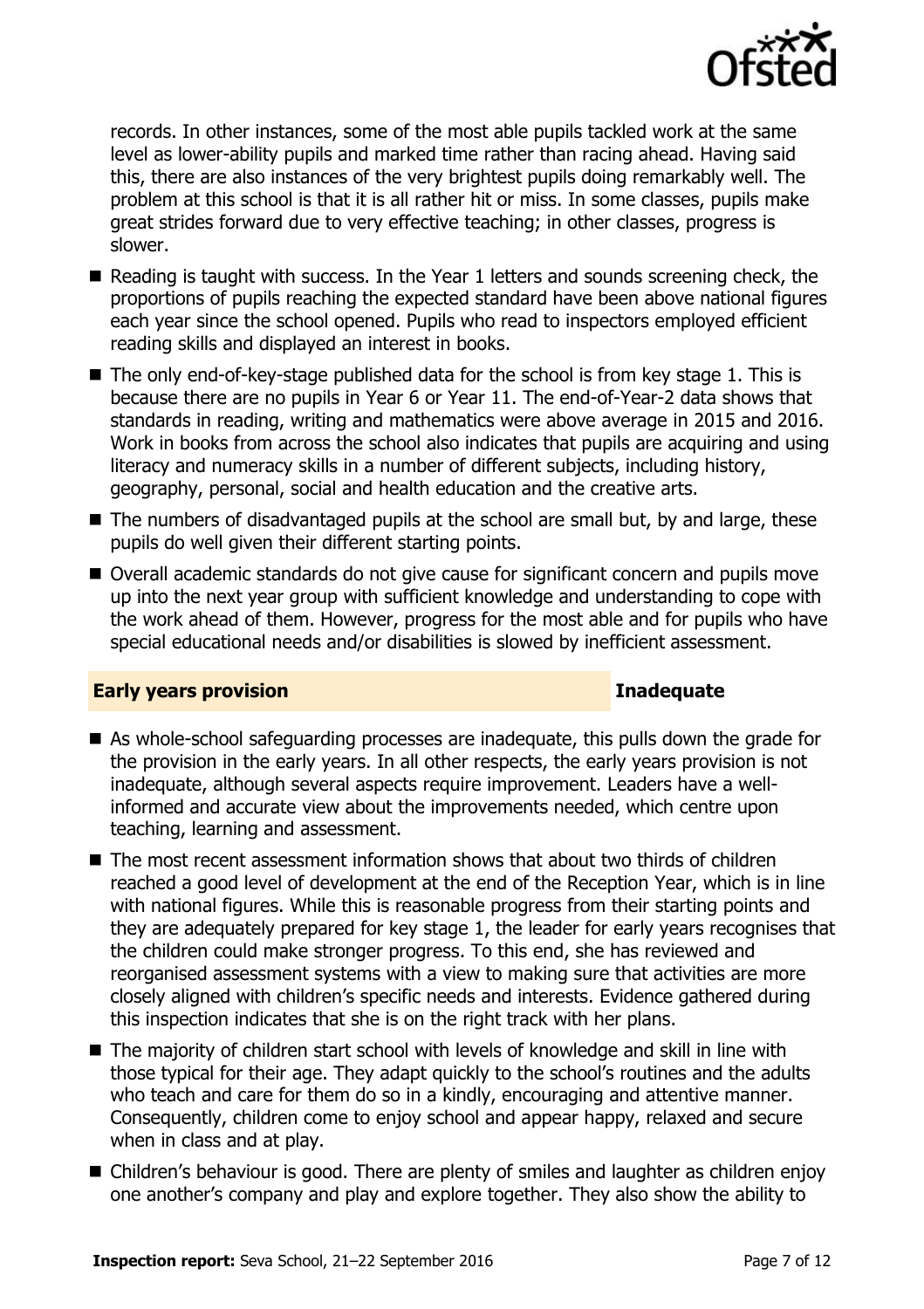

concentrate and persevere at tasks, are responsive to requests from adults and try to help others when they can.

- As well as acquiring important early literacy and numeracy skills, children have access to many creative and exploratory activities that fuel their curiosity and imagination. They also learn good habits, such as washing their hands before snack time and taking responsibility for tidying things away.
- The majority of parents who spoke with inspectors reported that they were happy with induction arrangements when their children first started school. They also described staff as approachable and welcoming.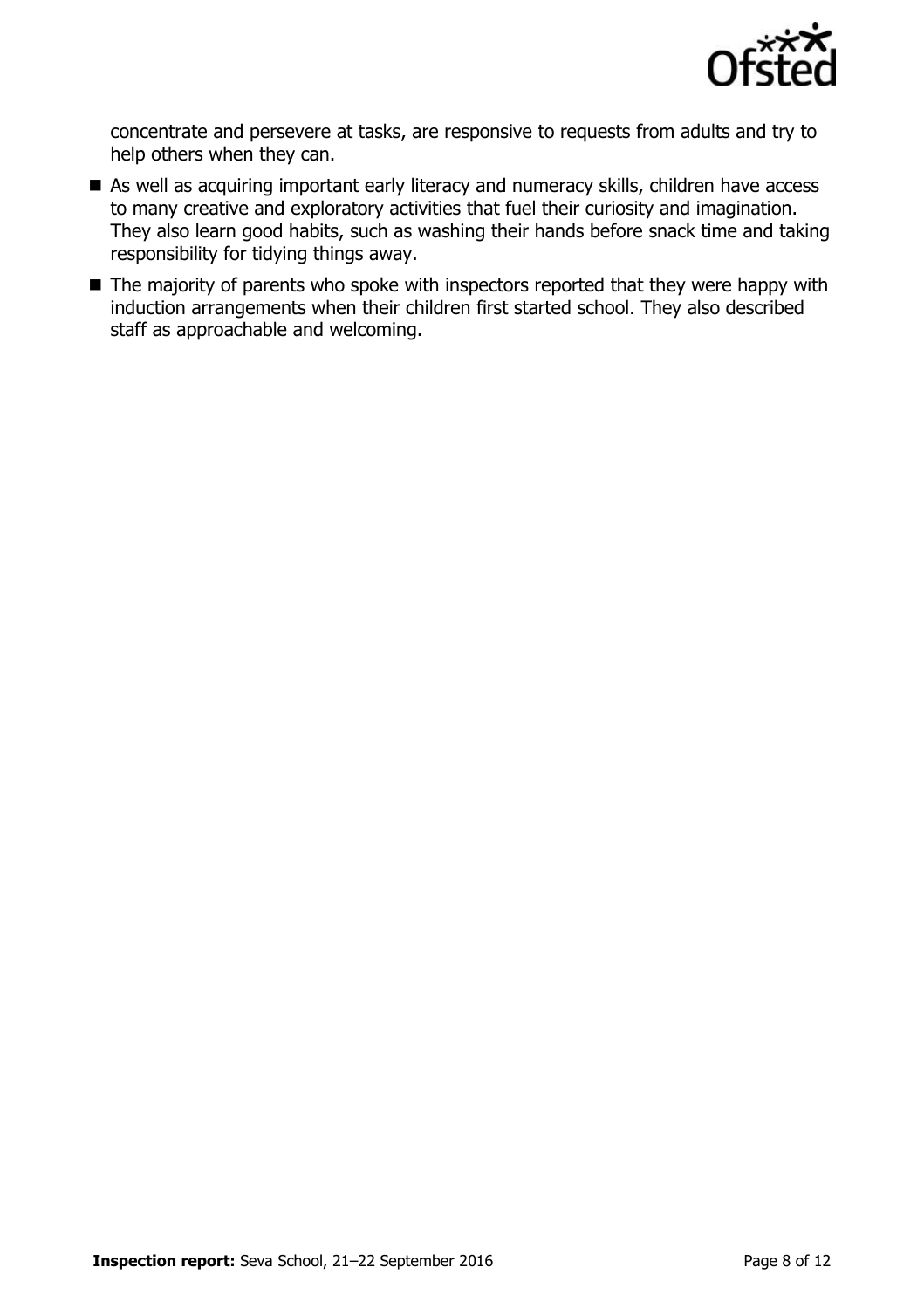

# **School details**

| Unique reference number | 141104   |
|-------------------------|----------|
| Local authority         | Coventry |
| Inspection number       | 10022435 |

The inspection was carried out at short notice under section 8(2) of the Education Act 2005 (the Act) in response to concerns that had been brought to Ofsted's attention. The inspection was subsequently deemed a full section 5 inspection under section 9 of the Act.

| Type of school                      | All-through                                                                            |
|-------------------------------------|----------------------------------------------------------------------------------------|
| School category                     | Academy free school                                                                    |
| Age range of pupils                 | 4 to 16                                                                                |
| Gender of pupils                    | Mixed                                                                                  |
| Number of pupils on the school roll | 279                                                                                    |
| Appropriate authority               | The governing body                                                                     |
| Chair                               | <b>Mrs Maureen Martin</b>                                                              |
| <b>Headteachers</b>                 | Ms Jane Morgan, head of primary phase<br>Mr Kulwant Atakar, head of secondary<br>phase |
| Telephone number                    | 02477 987619                                                                           |
| Website                             | http://sevakeducationtrust.org                                                         |
| Email address                       | contact@sevaschool.com                                                                 |
| Date of previous inspection         | Not previously inspected                                                               |

### **Information about this school**

- The Seva School opened as a free school in September 2014. Currently, there are pupils in the Reception Year, key stage 1, and Years 3 to 5 in the primary phase. In the secondary phase, there are pupils in Years 7 and 8.
- $\blacksquare$  It is smaller in size than most all-through schools.
- The proportion of pupils from minority ethnic backgrounds is well above the national average. The majority of pupils are from Asian backgrounds.
- The proportion of disadvantaged pupils at the school is well below the national average.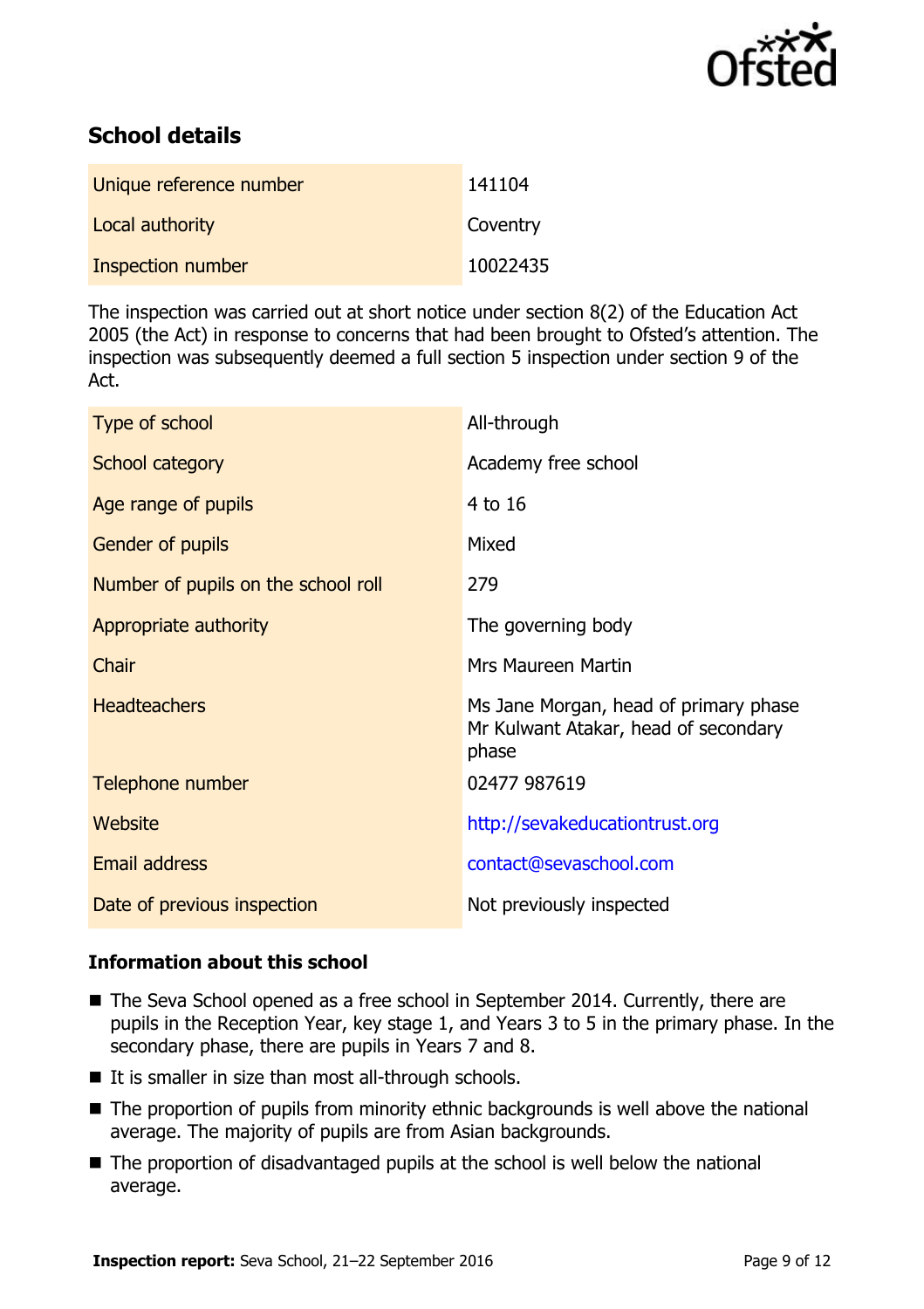

- The proportion of pupils who have special educational needs and/or disabilities is below the national average.
- The school offers full-time early years provision for reception-age children.
- The school does not comply with DfE guidance on what academies should publish about compliance with the public sector equality duty, including accessibility arrangements for disabled pupils.
- The school does not meet requirements on the publication of information about compliance with the public sector equality duty.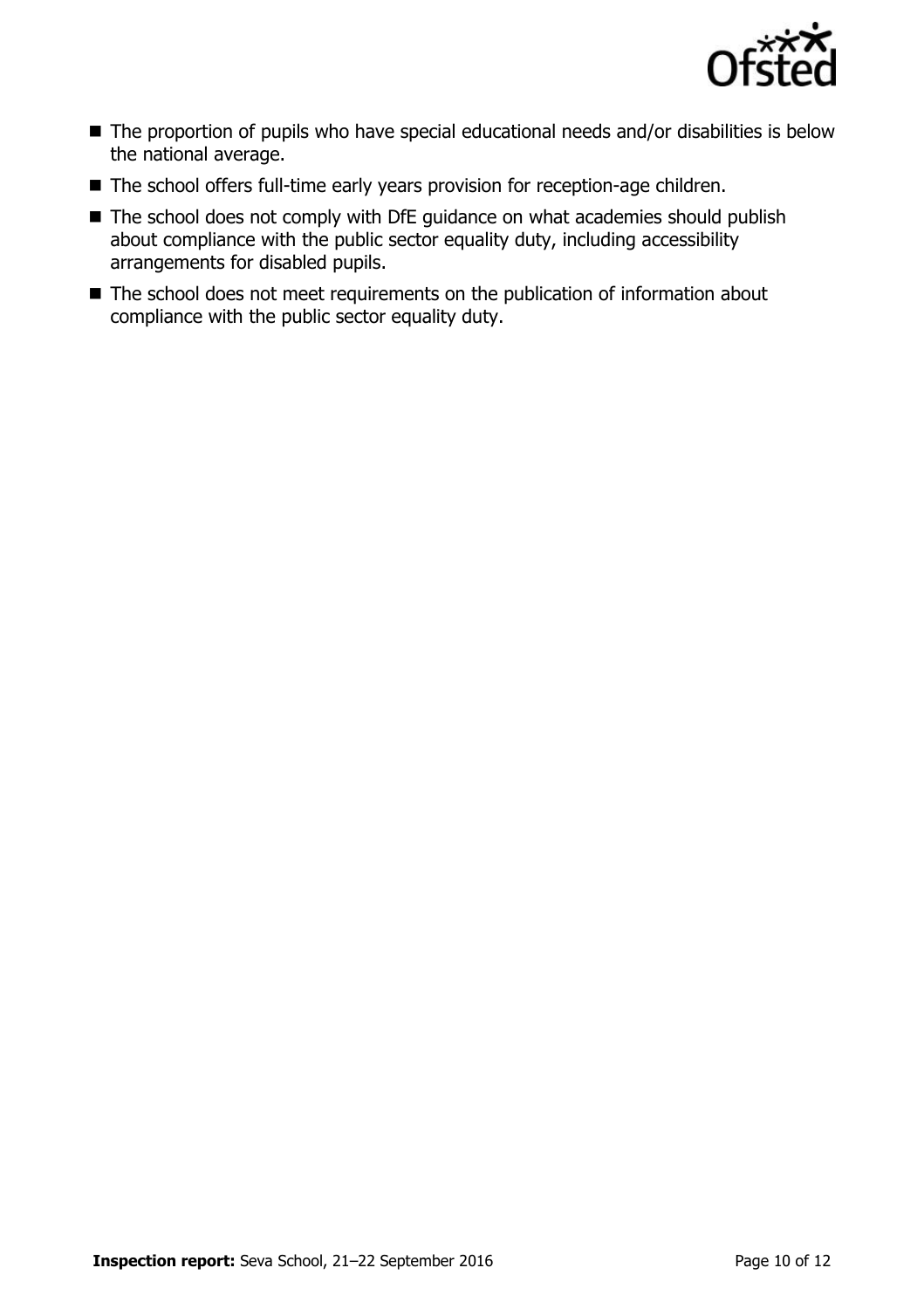

# **Information about this inspection**

- Inspectors observed teaching and learning in most classes. The inspectors also examined pupils' work in books, and considered school test and assessment information.
- Inspectors observed pupils' behaviour, and the school's procedures, at the beginning of the school day, at lunch and breaktimes, and when pupils were moving about the school site and getting ready for trips out of school.
- Meetings were held with pupils, staff, senior and middle leaders, parents and governors.
- By the end of the inspection, there were 35 recent responses to Ofsted's online questionnaire (Parent View). The inspectors noted these and also spoke with parents during the second day of the inspection. In addition, inspectors spoke with several parents on the telephone and received two letters from parents.
- A number of school documents were examined. These included information about pupils' achievement, evaluations of the school's performance and numerous policy statements. Records relating to governance, staff performance management, training, the quality of teaching, external support, behaviour, admissions, attendance, safety and safeguarding were also scrutinised. The school's website was also checked.

### **Inspection team**

| Martin Pye, lead inspector | Her Majesty's Inspector |
|----------------------------|-------------------------|
| <b>Sandy Hayes</b>         | Her Majesty's Inspector |
| <b>Geraint Evans</b>       | Her Majesty's Inspector |